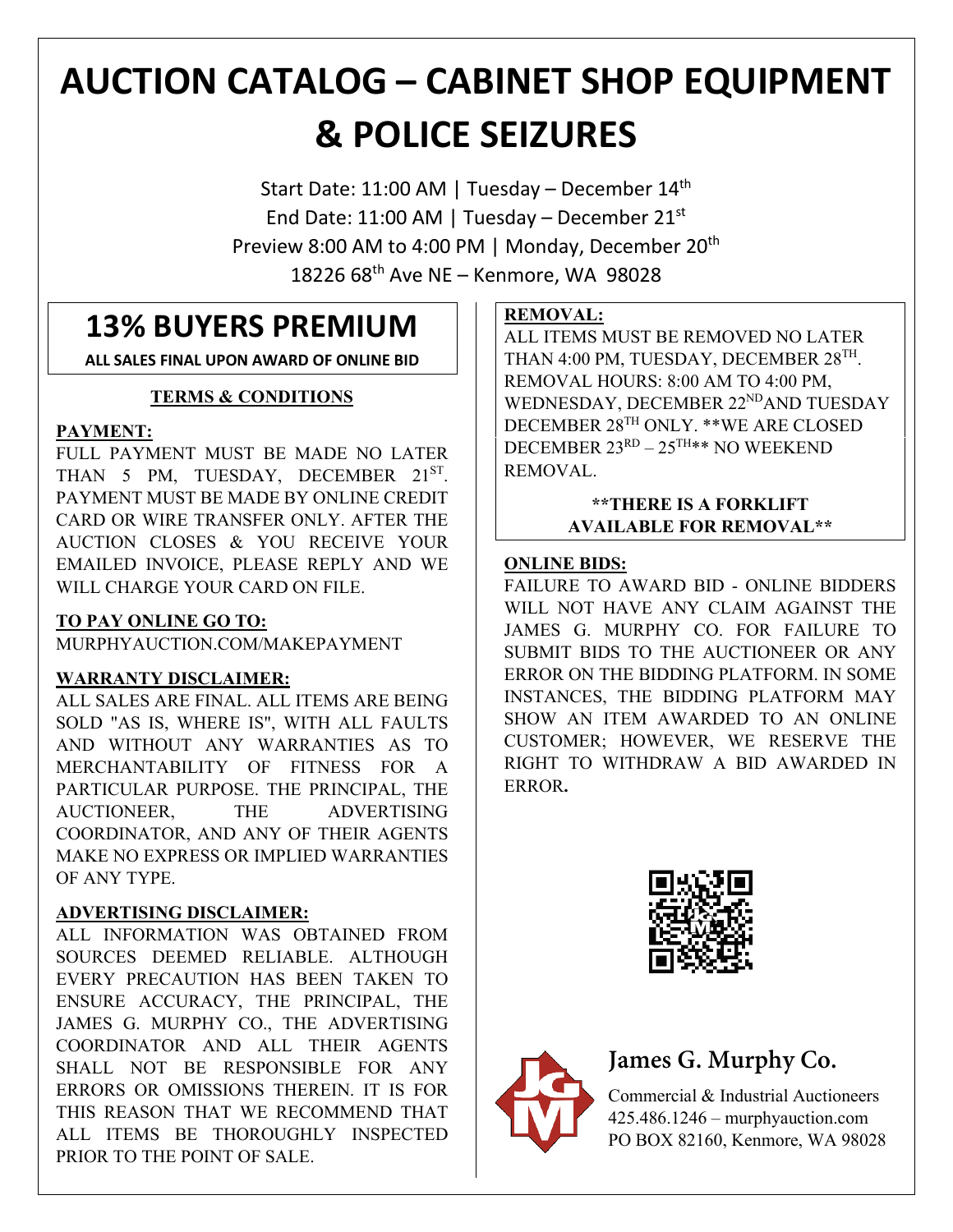

| LOT# |                                                                                                              | LOT# |                                                                                                                                                   |  |
|------|--------------------------------------------------------------------------------------------------------------|------|---------------------------------------------------------------------------------------------------------------------------------------------------|--|
| 1    | <b>BOSCH GLL100G</b>                                                                                         |      | <b>10 DREMEL 4000</b>                                                                                                                             |  |
|      | <b>GREEN BEAM SELF LEVELING CROSS LINE LASER</b>                                                             |      | ROTARY TOOL, 120V                                                                                                                                 |  |
| 2    | <b>BOSCH GLL2-20</b>                                                                                         |      | 11 MILWAUKEE                                                                                                                                      |  |
|      | SELF LEVELING 360 DEGREE HORIZONTAL CROSS<br><b>LINE LASER</b>                                               |      | LOT, (1) 2680-20 18V 4-1/2" CUT-OFF/GRINDER, (1)<br>2627-20 18V CUT OUT TOOL & (1) 2553-20 12V 1/4"<br>HEX IMPACT DRIVER W/CHARGER (NO BATTERIES) |  |
|      | <b>BOSCH 3601K96B10</b>                                                                                      |      |                                                                                                                                                   |  |
|      | ADJUSTABLE HEIGHT TRIPOD STAND                                                                               |      | 12 LOT, (3) MILWAUKEE 48-59-2401 CHARGERS<br>$\&(1)$<br>BLACK & DECKER P1500B 500W POWER INVERTER                                                 |  |
| 4    | <b>SHARK BITE</b>                                                                                            |      |                                                                                                                                                   |  |
|      | LOT, (1) 865896 3/8" - 1" PEX CRIMP TOOL & (1) UC961                                                         |      | 13 LOT, ASSORTED DRILL BITS & ACCESSORIES                                                                                                         |  |
|      | 3-HANDLE PEX CLAMP TOOL                                                                                      |      | 14 LOT, PORTER CABLE T5056 PNEUMATIC                                                                                                              |  |
|      |                                                                                                              |      | <b>CROWN</b>                                                                                                                                      |  |
| 5.   | LOT, (2) FESTOOL FS-HZ160 QUICK CLAMPS                                                                       |      | <b>STAPLER &amp;</b><br>CAMPBELL HAUSFELD TL1102 PNEUMATIC 1/2"                                                                                   |  |
| 6    | <b>HUSKY</b>                                                                                                 |      | <b>IMPACT DRIVER</b>                                                                                                                              |  |
|      | LOT, (1) H4840GHVSG GRAVITY FEED HVLP SPRAY<br>GUN & (1) H4830GSG GRAVITY FEED PNEUMATIC<br><b>SPRAY GUN</b> |      | 15 LOT, (2) ROCKLER TOGGLE CLAMPS & (1)<br><b>CENTRAL</b>                                                                                         |  |
|      | --------------------------                                                                                   |      | <b>FORGE VISE</b>                                                                                                                                 |  |
|      | <b>RAMSET COBRA +</b>                                                                                        |      |                                                                                                                                                   |  |
|      | .27 CALIBER SEMI-AUTOMATIC POWDER                                                                            |      | <b>16 LOT, ASSORTED CONTRACTORS TOOLS</b>                                                                                                         |  |
|      | <b>ACTUATED FASTENER</b>                                                                                     |      | 17 LOT, TOUGHBUILT L TOOL TOTE 16" TOOL                                                                                                           |  |
|      | ____________________________________                                                                         |      | <b>BAG W/TOOL</b>                                                                                                                                 |  |
| 8    | <b>BOSCH PR20EVS</b>                                                                                         |      | <b>BELT &amp; ACCESSORIES</b>                                                                                                                     |  |
|      | PALM ROUTER, 120V                                                                                            |      | <b>18 MILWAUKEE</b>                                                                                                                               |  |
| 9    | ______________________________<br><b>GRIZZLY H7791</b>                                                       |      | PACKOUT BACKPACK                                                                                                                                  |  |
|      | <b>TRIM ROUTER</b>                                                                                           |      | _________________________________<br><b>19 MILWAUKEE</b>                                                                                          |  |
|      | __________________________________                                                                           |      | LOT, (1) 48-22-8425 & (1) 48-22-8426 MODULAR<br>TOOLBOX STORAGE SYSTEM                                                                            |  |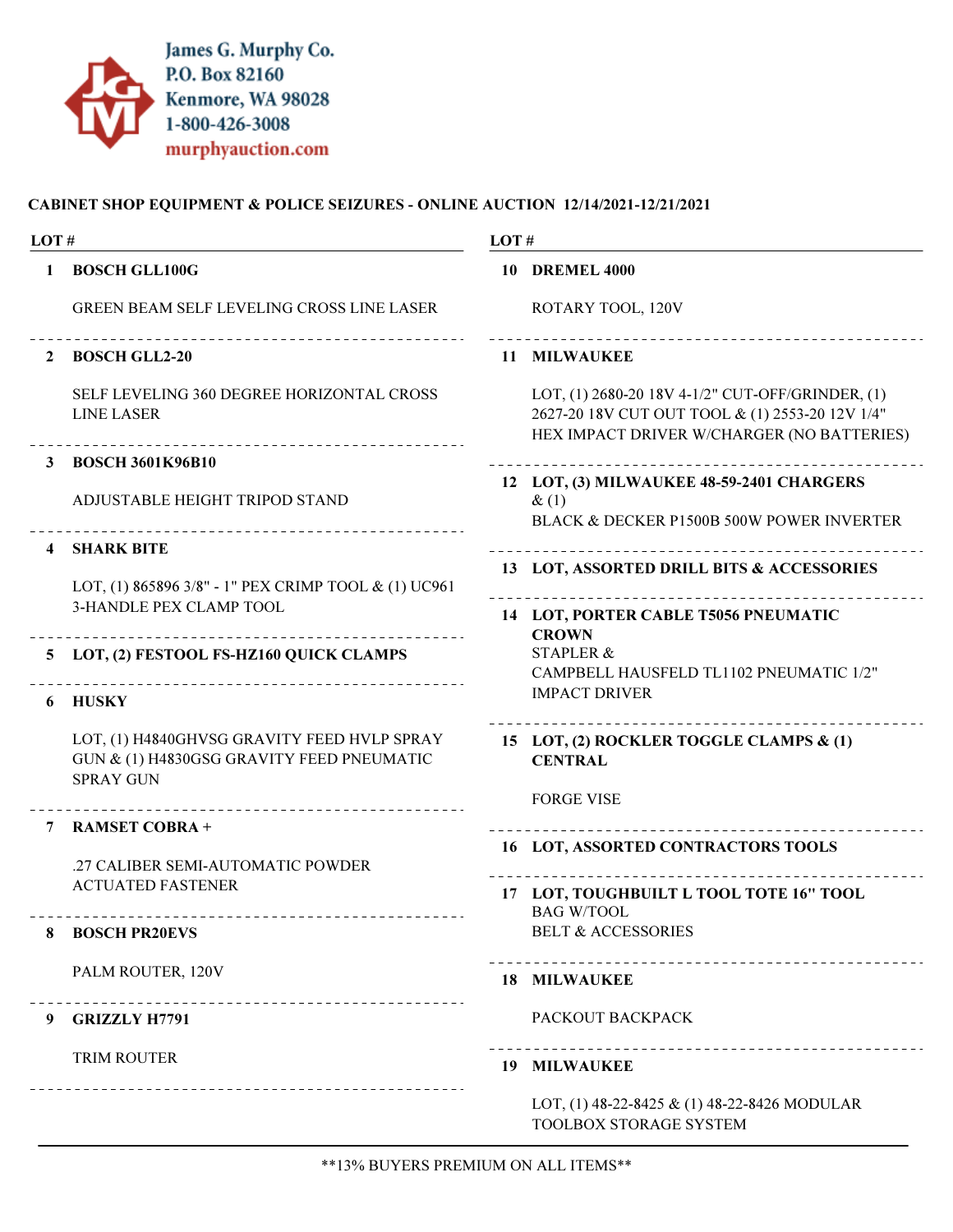| LOT# |                                                                                 | LOT# |                                                                                                |
|------|---------------------------------------------------------------------------------|------|------------------------------------------------------------------------------------------------|
|      |                                                                                 |      | 32 BLUM M51.1053                                                                               |
|      | 20 MILWAUKEE                                                                    |      | MINIPRESS W/122" WORKBENCH ON CASTERS, 220V                                                    |
|      | LOT, (1) 48-22-8415 & (2) 48-22-8422 MODULAR TOOL<br><b>BOX STORAGE SYSTEMS</b> |      | <b>SERIAL NUMBER: CD1779</b><br>________________________________                               |
|      |                                                                                 |      | 33 HUSKY 50-100 IN                                                                             |
|      | 21 LOT, (8) ASSORTED TOOLBAGS<br>___________________________________            |      | <b>CUTTING GUIDE</b>                                                                           |
|      | 22 LOT, (2) HUSKY & (1) MILWAUKEE TOOL<br><b>BAGS</b>                           |      | 34 EMPIRE EM105.48                                                                             |
|      | _____________________________________<br>25 DRY AIR TECHNOLOGY TEMPEST          |      | <b>48" DIGITAL LEVEL</b>                                                                       |
|      | 2 SPD AIR MOVER, 115V                                                           |      | 35 PISTORIUS 10G-96 DIGI-MITER                                                                 |
|      | 26 BLUM 65-7500.03                                                              |      | AUTOMATED CUT-OFF STOP & PROGRAMMABLE<br><b>PUSHER</b>                                         |
|      | HINGE DRILLING TEMPLATE                                                         |      | SERIAL NUMBER: 297706                                                                          |
|      | ______________________________<br><b>27 GORILLA LADDERS</b>                     |      | 36 2018 GRIZZLY G0631                                                                          |
|      | 2' 11-3/4" ALUMINUM STEP STOOL                                                  |      | 79" X 28" EXTRA LONG DOWN DRAFT TABLE, 1 HP<br>(X2) 110V, SINGLE PHASE                         |
|      | 28 E-GO ST1500S                                                                 |      | SERIAL NUMBER: E030192                                                                         |
|      | 56V CORDLESS STRING TRIMMER (NO BATTERY OR                                      |      | 37 LOT, KREG KTC55 SYSTEM ORGANIZER,<br>KTC25 SCREW                                            |
|      | CHARGER)<br>--------------------------------                                    |      | ORGANIZER, K4MS JIG & ACCESSORIES                                                              |
|      | 29 DELTA 33-401                                                                 |      | 38 LOT, EURO UNIGUIDE & JIG DRAWER                                                             |
|      | 14" RADIAL ARM SAW, 230/460V, 3 PHASE                                           |      | <b>GUIDES</b>                                                                                  |
|      | SERIAL NUMBER: 94B35161<br>_____________________________                        |      | 39 CMT ORANGE TOOLS CMT333                                                                     |
|      | 30 DELTA 33-401                                                                 |      | <b>HINGE BORING TOOL</b>                                                                       |
|      | 14" RADIAL ARM SAW, 230V, 3 PHASE<br>SERIAL NUMBER: 97G94853                    |      | 40 2006 GRIZZLY G0630                                                                          |
|      | 31 LOT, SAFETY SPEED C5 VERTICAL PANEL<br><b>SAW</b>                            |      | 80" X 20" DOWNDRAFT TABLE, 1/2 HP (X2), 110V,<br><b>SINGLE PHASE</b><br>SERIAL NUMBER: 0651112 |
|      | W/MILWAUKEE 6486-68 3-1/4 HP POWER UNIT, 240V<br>SERIAL NUMBER: 71287           |      | _________________________________<br>41 2002 BCR BETA 80T                                      |
|      | ------------------------------------                                            |      |                                                                                                |
|      |                                                                                 |      | EDGE BANDER, 240V, SINGLE PHASE<br>SERIAL NUMBER: 230102                                       |
|      |                                                                                 |      |                                                                                                |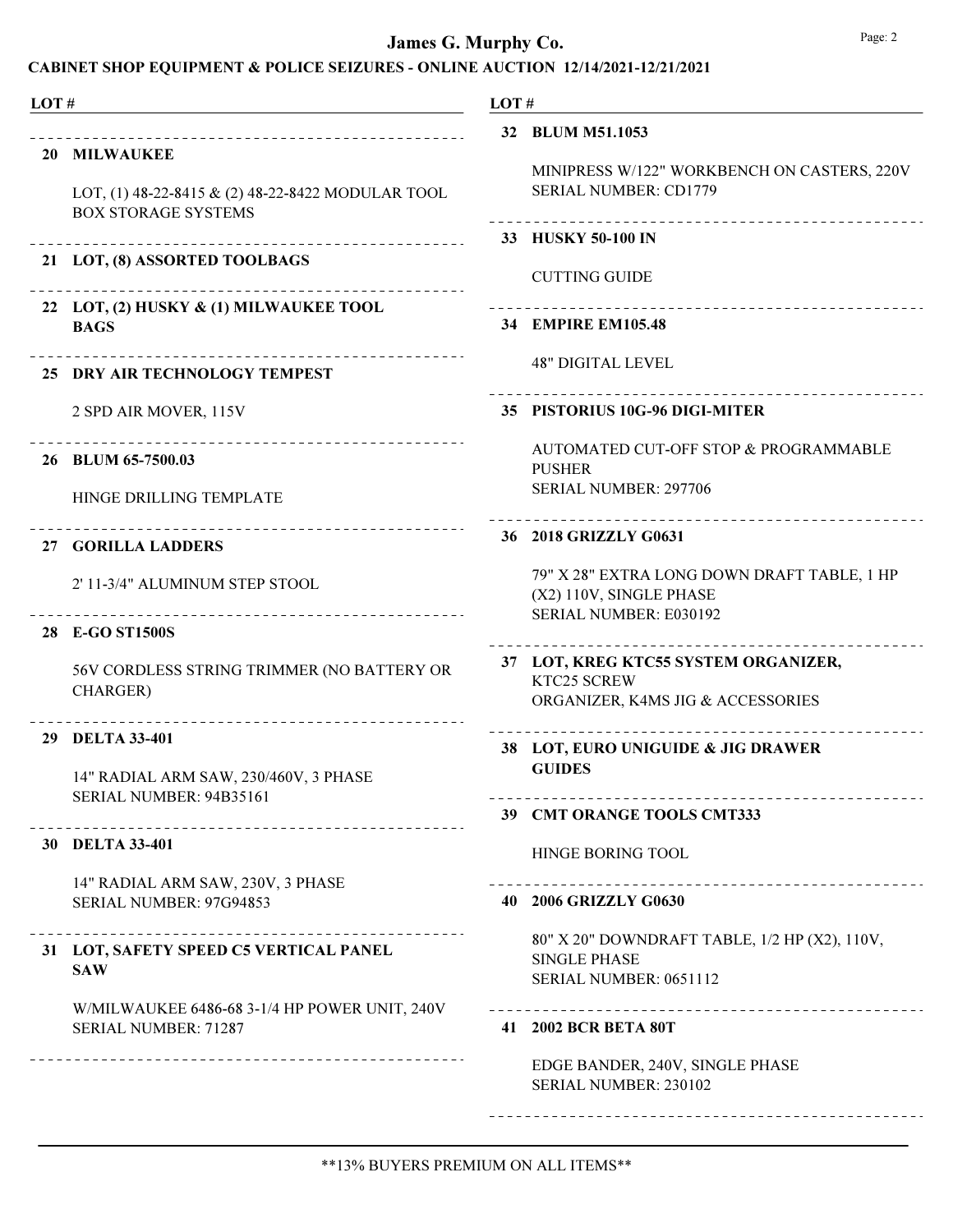#### CABINET SHOP EQUIPMENT & POLICE SEIZURES - ONLINE AUCTION 12/14/2021-12/21/2021

| LOT# |                                                                                                             | LOT#                                                                                                    |  |
|------|-------------------------------------------------------------------------------------------------------------|---------------------------------------------------------------------------------------------------------|--|
|      | 42 BRANDT OPTIMAT KDN340                                                                                    | 50 2016 GRIZZLY G0803                                                                                   |  |
|      | EDGE BANDER, 208/230/440/480V<br>SERIAL NUMBER: 0-261-06-3177                                               | 9" BENCHTOP BANDSAW, 120V<br><b>SERIAL NUMBER: 16100325</b>                                             |  |
|      | 43 2019 GRIZZLY G0643                                                                                       | 51 RYOBI DP103L                                                                                         |  |
|      | 21-BIT LINE BORING MACHINE 2 HP, 110V/220V,<br><b>SINGLE PHASE</b><br><b>SERIAL NUMBER: 1904295G0643</b>    | 10" BENCHTOP DRILL PRESS W/LASER, 120V<br>SERIAL NUMBER: FG18461D0170160                                |  |
|      | 44 2018 GRIZZLY G0514X3                                                                                     | 52 DELTA 17-965                                                                                         |  |
|      | 19" 3 HP BANDSAW, 220V/440V, 3 PHASE<br><b>SERIAL NUMBER: 18090012</b>                                      | 16-1/2" DRILL PRESS, 115V/230V, SINGLE PHASE<br>SERIAL NUMBER: 030701W4024                              |  |
|      |                                                                                                             | 53 1997 JET JDP-20MF                                                                                    |  |
|      | 45A NORTHFIELD FOUNDRY & MACHINE<br>27" BANDSAW, 3 HP 208-220/440V, 3 PHASE<br><b>SERIAL NUMBER: 68565B</b> | STEP PULLEY DRILL PRESS, 115V/230V, SINGLE<br><b>PHASE</b><br>SERIAL NUMBER: 7010049                    |  |
|      | 45B DOALL 2612-1M                                                                                           | .<br>54 DYNARIC, INC DF-20                                                                              |  |
|      | 26" BANDSAW, 3 HP, 220V, 3 PHASE<br><b>SERIAL NUMBER: 255-67104</b>                                         | SEMI-AUTO STRAPPING MACHINE W/PARTIAL<br>STRAP SPOOL, 115V, SINGLE PHASE<br><b>SERIAL NUMBER: 28759</b> |  |
|      | 46 PISTORIUS 200024720                                                                                      |                                                                                                         |  |
|      | DOUBLE MITER SAW, 208-220/440V, 3 PHASE<br>SERIAL NUMBER: 0297706                                           | 55 BULLARD EDP-16-HAZ<br>FREE AIR PUMP, 1-1/2 HP, 208-230/460, 3 PHASE                                  |  |
|      | 47 THE H.A. STOCKER MACHINERY CO                                                                            | 56 GAST 2567-V108                                                                                       |  |
|      | 18" DISC SANDER/GRINDER, 220V, 3 PHASE                                                                      | VACUUM PUMP, 1.5 HP, 230/460V, 3 PHASE                                                                  |  |
|      | _ _ _ _ _ _ _ _ _ _ _ _ _ _<br>48 THE VAN DORN ELECTRIC TOOL CO                                             | 57 UMT CO 61                                                                                            |  |
|      | PEDESTAL GRINDER, 1-3/4 HP, 220V, 2 PHASE<br>SERIAL NUMBER: 73919                                           | PINCH ROLLER ON CASTERS, 1/3 HP, 115V, SINGLE<br><b>PHASE</b><br>SERIAL NUMBER: 61021177161             |  |
|      | <b>49 WORK RITE 4000</b>                                                                                    |                                                                                                         |  |
|      | WOOD WELDER HIGH FREQUENCY GLUER, 115V<br>SERIAL NUMBER: 4K597                                              | 58 MURPHY-LADDER 791003<br><b>11' ARTICULATED LADDER</b><br>SERIAL NUMBER: 46201901                     |  |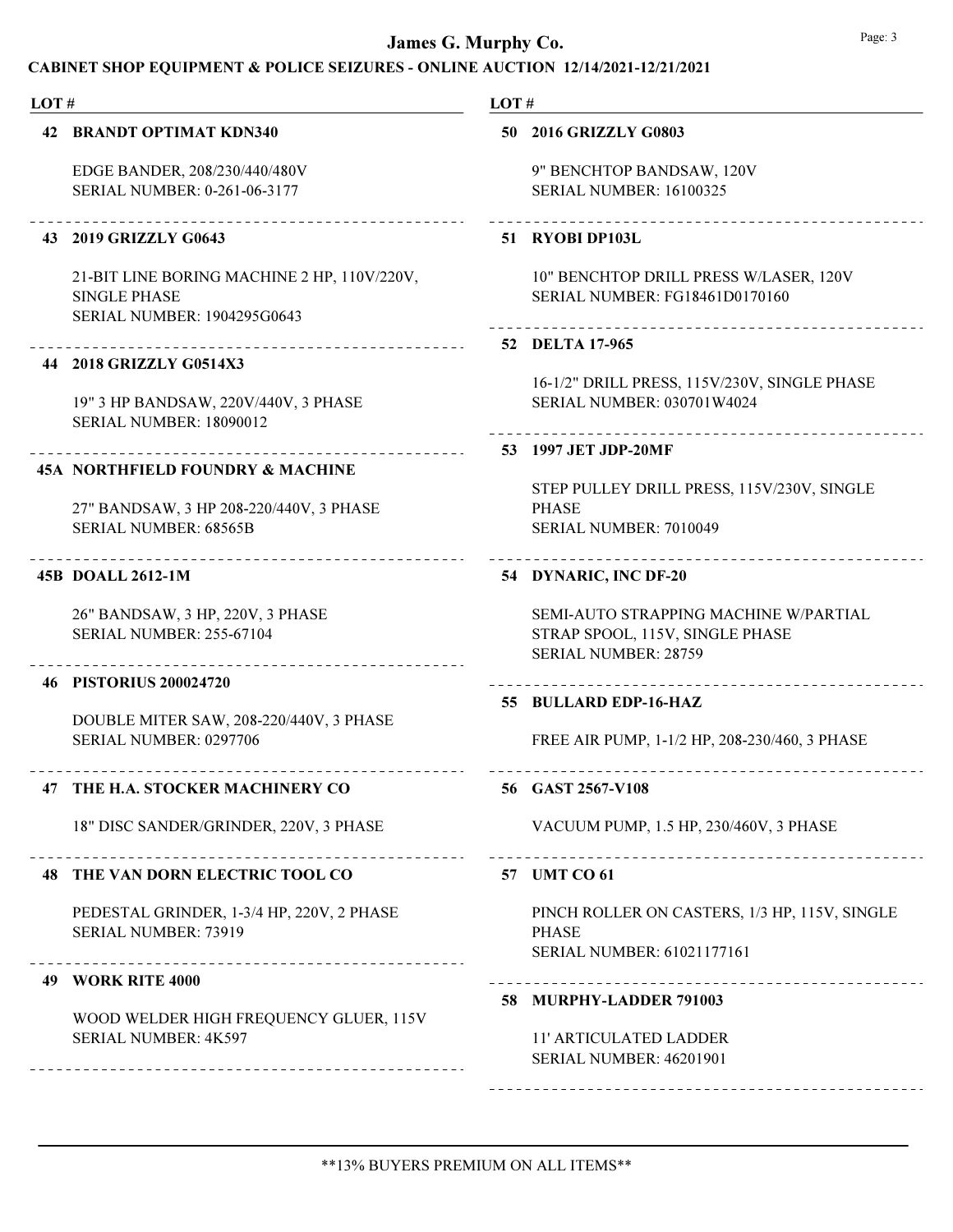| LOT# |                                                                     | LOT# |                                                                                                 |
|------|---------------------------------------------------------------------|------|-------------------------------------------------------------------------------------------------|
|      | <b>59 CEC METAL PRODUCTS</b>                                        |      | 72 DEWALT DWX723                                                                                |
|      | FASTENER MACHINE ON CASTERS, 220V/380V                              |      | <b>MITER SAW STAND</b>                                                                          |
|      | 60 JESSEM TOOL COMPANY MITE-R-SLIDE                                 |      | 73 LOT, (2) GORILLA LADDERS WORK<br>PLATFORM STANDS,                                            |
|      | ROUTER TABLE ON CASTERS W/MAST-R-FENCE (NO<br>ROUTER)               |      | 47"L X 12"W X 20"H                                                                              |
|      | 61 BOSCH RA1171                                                     |      | 74 LOT, ASSORTED DUST COLLECTOR DUCTING<br>(BIN NOT<br>INCLUDED)                                |
|      | BENCHTOP ROUTER TABLE W/690LR HEAVY DUTY                            |      |                                                                                                 |
|      | ROUTER, 120V<br>SERIAL NUMBER: 696295                               |      | 75 LOT, ASSORTED CONTRACTORS SUPPLIES<br>(BIN NOT                                               |
|      | 62 LOT, ASSORTED PNEUMATIC HOSES &                                  |      | INCLUDED)                                                                                       |
|      | <b>POWER CORDS</b>                                                  |      | 76 LOT, ASSORTED CONTRACTORS TOOLS &<br><b>SUPPLIES</b>                                         |
|      | <b>63 LOT, ASORTED CONTRACTORS TOOLS</b>                            |      |                                                                                                 |
|      | <b>64 LOT, ASORTED CONTRACTORS TOOLS</b>                            |      | 77 2005 CARGO MATE CMT403436                                                                    |
|      |                                                                     |      | T/A 21' 14,000 LB ENCLOSED CARGO TRAILER, REAR<br>SWING DOORS & RIGHT SIDE DOOR, E/B, TIRE SIZE |
|      | 65 LOT, (6) 30" X 20" X 14" STORAGE<br><b>CONTAINERS</b><br>$\&(2)$ |      | 235/85R-16<br>VIN/SERIAL: 5NHUCMV255T403436                                                     |
|      | 20" X 14" X 14" STORAGE CONTAINERS (NO LIDS)                        |      |                                                                                                 |
|      | 66 LOT, ASSORTED GREASE GUNS &                                      |      | 81 LOT, APPROX (2) IKES, (3) SUSAN B'S,<br>(1) FRANKLIN                                         |
|      | <b>ACCESSORIES</b>                                                  |      | $\&$ (3) KENNEDY HALVES, (26) PRE '64 QUARTERS, (2)<br>MERCURY & (1) ROOSEVELT DIME & ASSORTED  |
|      | 67 LOT, ASSORTED LIGHT BULBS                                        |      | NICKELS & PENNIES                                                                               |
|      | 68 LOT, ASSORTED HINGES & CONTRACTORS                               |      | 82 LOT, ASSORTED WATCHES & JEWELRY                                                              |
|      | <b>SUPPLIES</b>                                                     |      | 83 LOT, APPROX (10) WM. A. ROGERS, (1)                                                          |
|      | 69 LOT, ASSORTED LEVELS & BELKIN F7U046                             |      | INTERNATIONAL, (6) UNKNOWN SILVER LIKE                                                          |
|      | <b>POWER BANK</b>                                                   |      | <b>CANDLE HOLDERS &amp; MORE</b>                                                                |
|      | <b>70 RIGID WD19560</b>                                             |      | 84 LOT, (2) ASSORTED KNIVES                                                                     |
|      | 16 GAL WET/DRY VACUUM, 120V                                         |      | ______________________________<br>85 2008 HP W2408H                                             |
|      | 71 LOT, ROCKLER HEAVY DUTY FLIP TOP                                 |      | 24" MONITOR                                                                                     |
|      | <b>ROLLER STAND</b><br>W/36" X 25-1/2" TABLE & ROLLER ATTACHMENT    |      | SERIAL NUMBER: 3CQ8292KRX                                                                       |
|      |                                                                     |      |                                                                                                 |